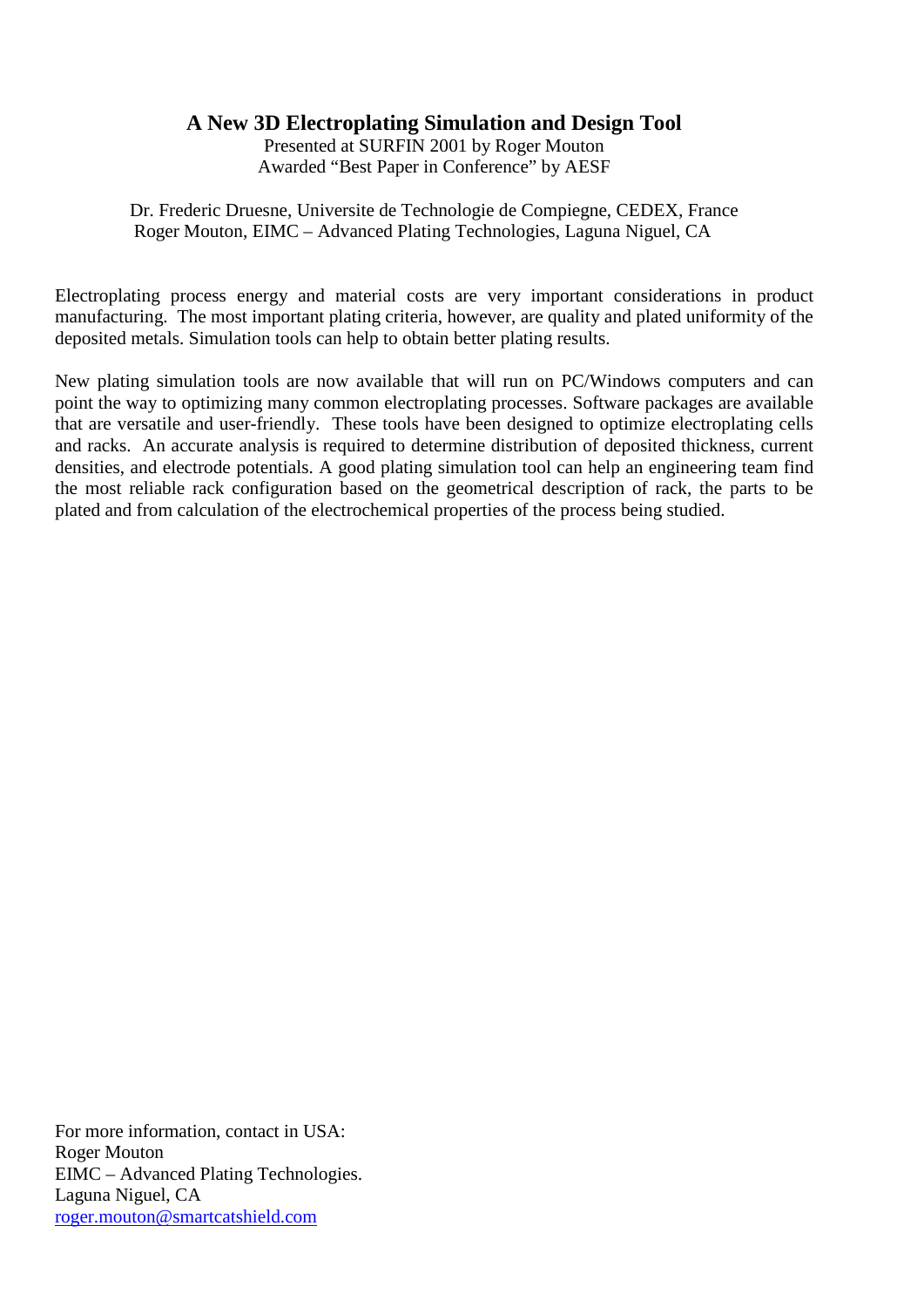The design of an electroplating rack requires many preliminary steps such as: the choice of the electrolyte, and the location, shape and number of electrodes, masks and current thieves. These parameters affect deposit thickness and plating distribution. Preliminary steps taken to optimize a plating process might be very time consuming if they are performed in a trial-and-error fashion, i.e. plating parts, measuring thickness, plating again etc. If those trial-and-error steps can be simulated accurately, large gains can be made in overall plating cost reduction and the time-to-market of new part designs. Plating parts in actual production requires that several parts be placed in the same electrolytic plating tank. The primary difficulty is in obtaining uniform deposits on each part and from part to part to satisfy plating thickness tolerances assigned by the plating performance specification. We must often deposit more metal on a given area to achieve the necessary minimum plating thickness in another area. This not only increases overall cost but may also require additional remedies in areas where there is an excess of plated metal.

Therefore, effective electrolytic plating thickness simulation helps plating industries to design the most appropriate rack and tools to produce the best deposit uniformity on each part. Many industrial electroplating applications have been optimized by the use of new plating simulation software. The software is based on an original numerical method called Boundary Element Analysis. For the last 20 years the reliability of this kind of engineering tool and the accuracy of the results achieved have been proven by the many industrial applications $1-2$ .

#### **1. Mathematical modeling**

The electrolytic domain  $\Omega$  is bounded by  $\Gamma = \Gamma_A \cup \Gamma_C \cup \Gamma_R$ . The boundary is constituted by insulating part Γ<sub>R</sub>, anodic boundary Γ<sub>A</sub> and cathodic boundary Γ<sub>C</sub> (figure 1). In the electrolytic domain  $\Omega$  the electrical potential is constructed with equation (1) describing ionic migration. Boundary conditions choice is: in the electrolyte  $\Omega$  equation (5) links potential *u* and current density *j*, on insulating part Γ<sub>R</sub> Zero current value is applied (2), on cathodic boundary  $\Gamma_C$  and on anodic boundary  $\Gamma_A$  Experimental polarization laws (3) (4) are assigned. These laws describe the kinetics of the reaction at the  $\text{electrode}^{3-4}$ .



*Figure 1 - Representation of an electrochemical system.*

The problem (P1) of electrochemical plating is described by: Find potential  $u(x)$  in  $\Omega$  for a known potential difference  $\varphi \neq 0$  such as<sup>5-6</sup>: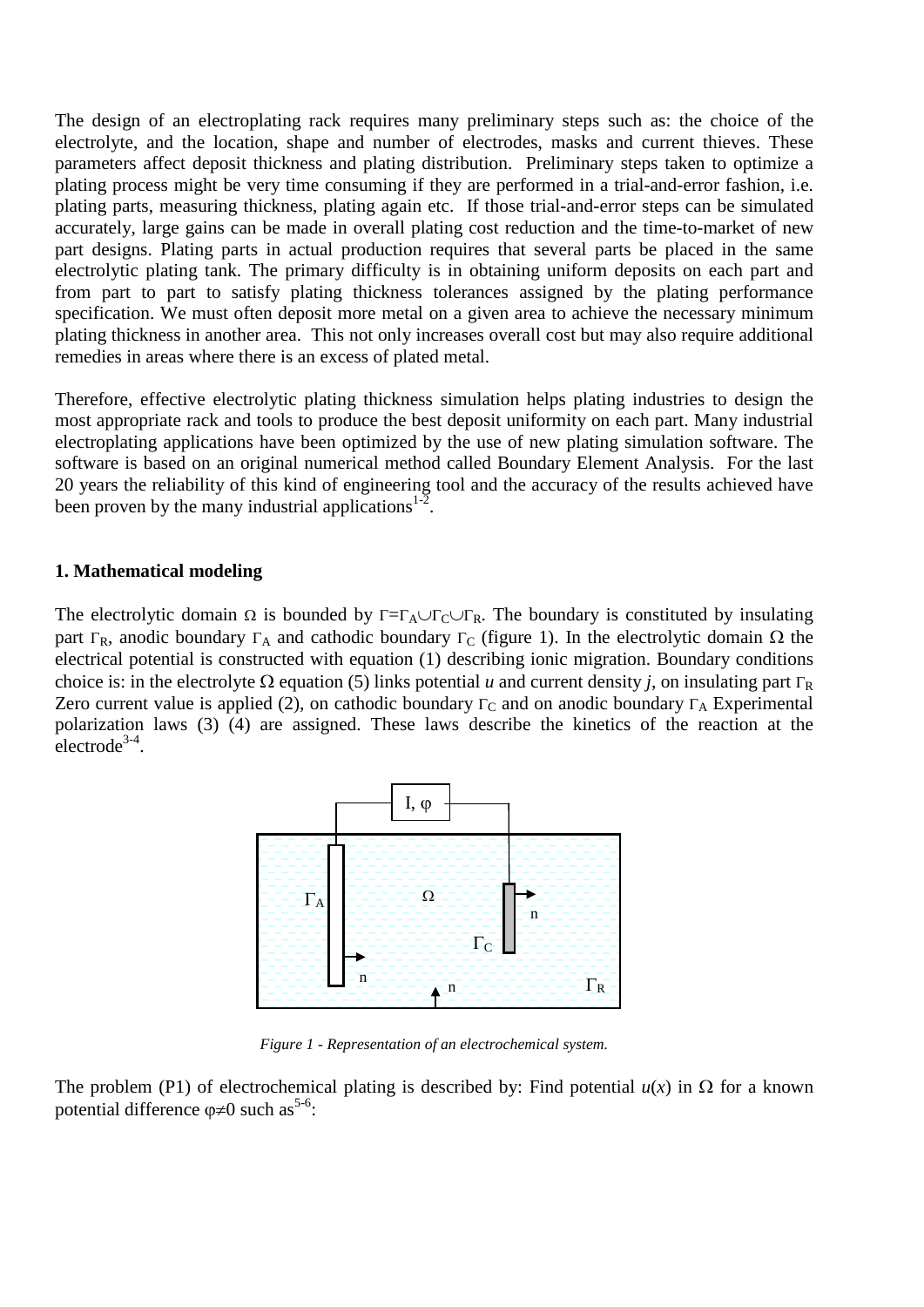$$
\int \operatorname{div}(-\sigma \cdot \operatorname{grad} u(x)) = 0 \qquad \text{in } \Omega \tag{1}
$$

$$
\sigma \frac{\partial u}{\partial n} = 0 \qquad \text{on } \Gamma_R \tag{2}
$$

$$
\sigma \frac{\partial u}{\partial n} = f(u(x)) \qquad \text{on } \Gamma_c \tag{3}
$$

$$
\begin{cases}\n-\sigma \frac{\partial u}{\partial n} = g(u(x) - \varphi) & \text{on } \Gamma_A\n\end{cases} (4)
$$

Current density vector is determined with local gradient of potential  $u(x)$  in the electrolytic domain  $\Omega$ and is established with the Ohm's law (5). On each point x of the boundary  $\Gamma$  the current density  $i(x)$ is described by equation (6).

$$
\begin{cases}\n\mathbf{r} \\
\mathbf{j} = -\sigma \cdot \text{grad } \mathbf{u} \\
\mathbf{j}(\mathbf{x}) = \mathbf{j} \cdot \mathbf{n} = -\sigma \cdot \partial \mathbf{u} / \partial \mathbf{n}\n\end{cases}
$$
\n(5)

Electrochemical behavior laws f and g are non linear, thus the system (P1) is also non linear. The problem is solved by the Boundary Element Analysis Method coupled with a Newton-Raphson technique.

Only electrolytic domain boundaries are modeled, and the integral formulation is written for each point x of submerged surfaces  $\Gamma$ ,

$$
\begin{cases} \forall x \in \Gamma \\ C(x) u(x) = -\int_{\Gamma} j^*(x, y) u(y) d\Gamma + \int_{\Gamma} j(y) u^*(x, y) d\Gamma \\ & (7) \end{cases}
$$

$$
C(x) = 1/2 \text{ for } x \in \Gamma \text{ if tangent plane is continuous at point x}
$$
  
= 1 for  $x \in \Omega$ 

where fundamental solutions of Laplace operator j\* and  $u^*$  depend only on the electrochemical characteristic  $\sigma$  and on y and x respectively, the generic point and source point, and C is the free term coefficient. Physical variables j and u of the domain boundary are linked by boundary conditions (non-linear polarization laws). The boundary element anaylsis method is a mixed method that allows calculations of the unknown potentials u and current density j with the same accuracy. This is a specificity of the method itself.

At the generator the dual global quantities (current I and potential difference  $\varphi$ ) are linked by a nonlinear function (a generalised Ohm's law). The resolution of (P1) is not enough, so an algorithm has been developed, monitored by global current I. This current input value corresponds to the working current density advocated by a plating bath supplier. When the convergence is reached, the numerical electrochemical balance is adjusted to the industrial process balance. Hence, the current densities obtained are used to determine electrodeposits on the cathode with Faraday's law.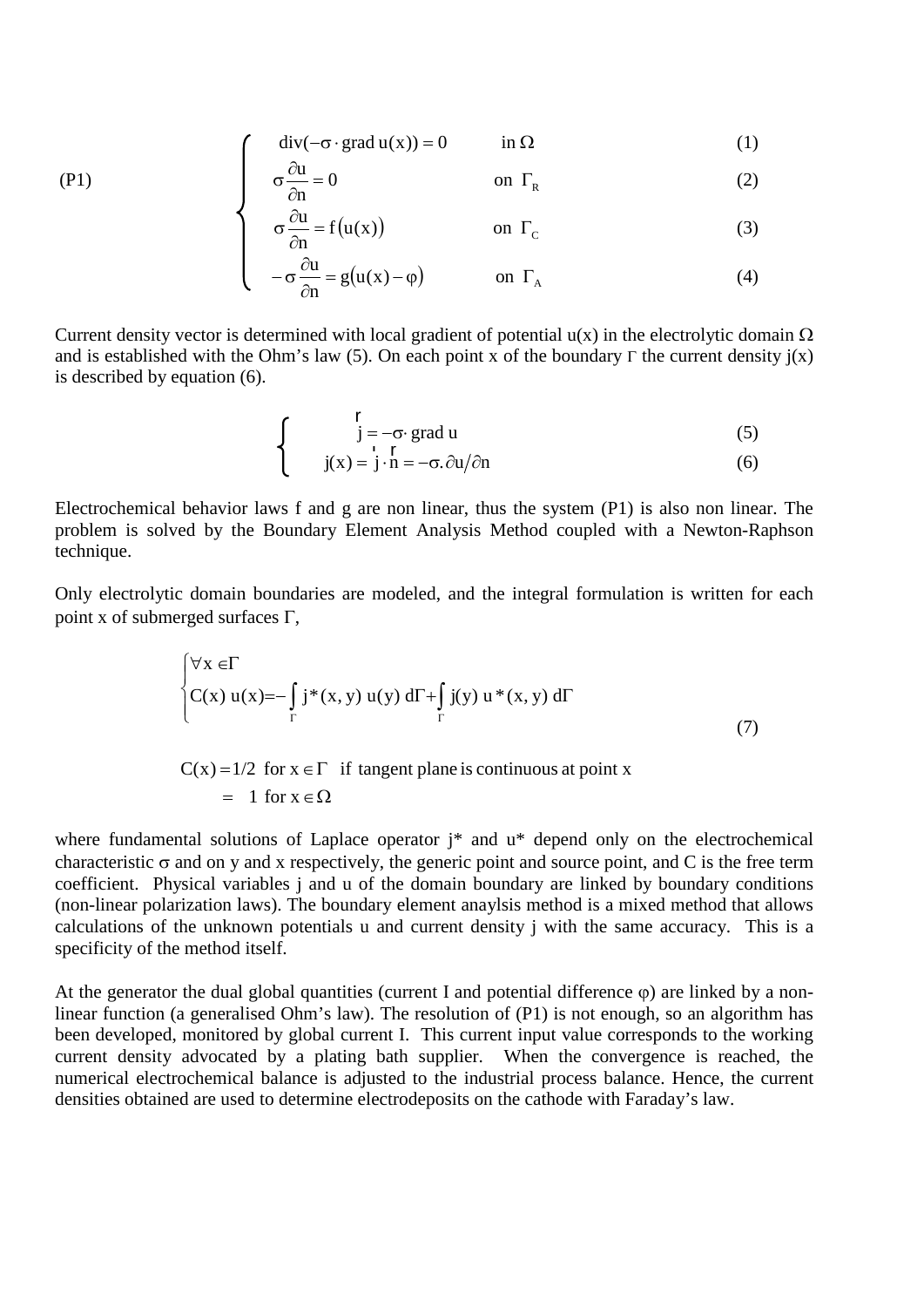# **2. Model of a rack**

The plating rack and other electroplating hardware (masks or shields) are then described by a graphical tool in a three-dimensional space. Interactive solid modeling, based on  $ACIS^{\circledast}$ , allows plating simulation of the complex geometry of the electroplating rack and the parts to be plated. It's the principal part of the simulation tool. The second feature is an electrolytic data manager composed of all the electrochemical characteristics needed to adequately simulate actual electrodeposition: electrolyte conductivity, cathodic and anodic polarization laws, cathodic efficiency law, properties of the deposited material, and the working current density.

The Figure 2 represents an industrial application studied for the French firm Electropoli.

The plating rack is configured for zinc electroplating treatment of pulleys. This particular example was used as a model to study the rack in order to optimize plating depositing thickness uniformity. The parts are pulleys, an automobile component with an exterior diameter of 95 mm (3.8 in.). The rack is constituted by a double framework of 216 pulleys.

The zinc electrolyte has been studied to determine its electrochemical properties and polarization laws have been identified to give the model real electrochemical behavior of its electrodes. The software's electrochemical data manager includes these properties, and from the geometry description of rack components (parts, anodes, current thieves and masks), a model has been prepared.



*Figure 2 - Modeling of zinc electroplating of pulleys - Electropoli installation.*

This model (figure 2) takes into account the complex geometry of the subject rack. After numerical analysis and electroplating simulation the simulated results are compared with the actual deposits (as measured X-ray fluorescence). Wherever plating thickness readings are taken on the rack, the simulated and actual deposited thicknesses measured are in good agreement.

The next step has been to optimise the deposits cartography by introducing insulating masks and current thieves. Several configurations have been studied to give appropriate configurations of the plating rack and masks or thieves.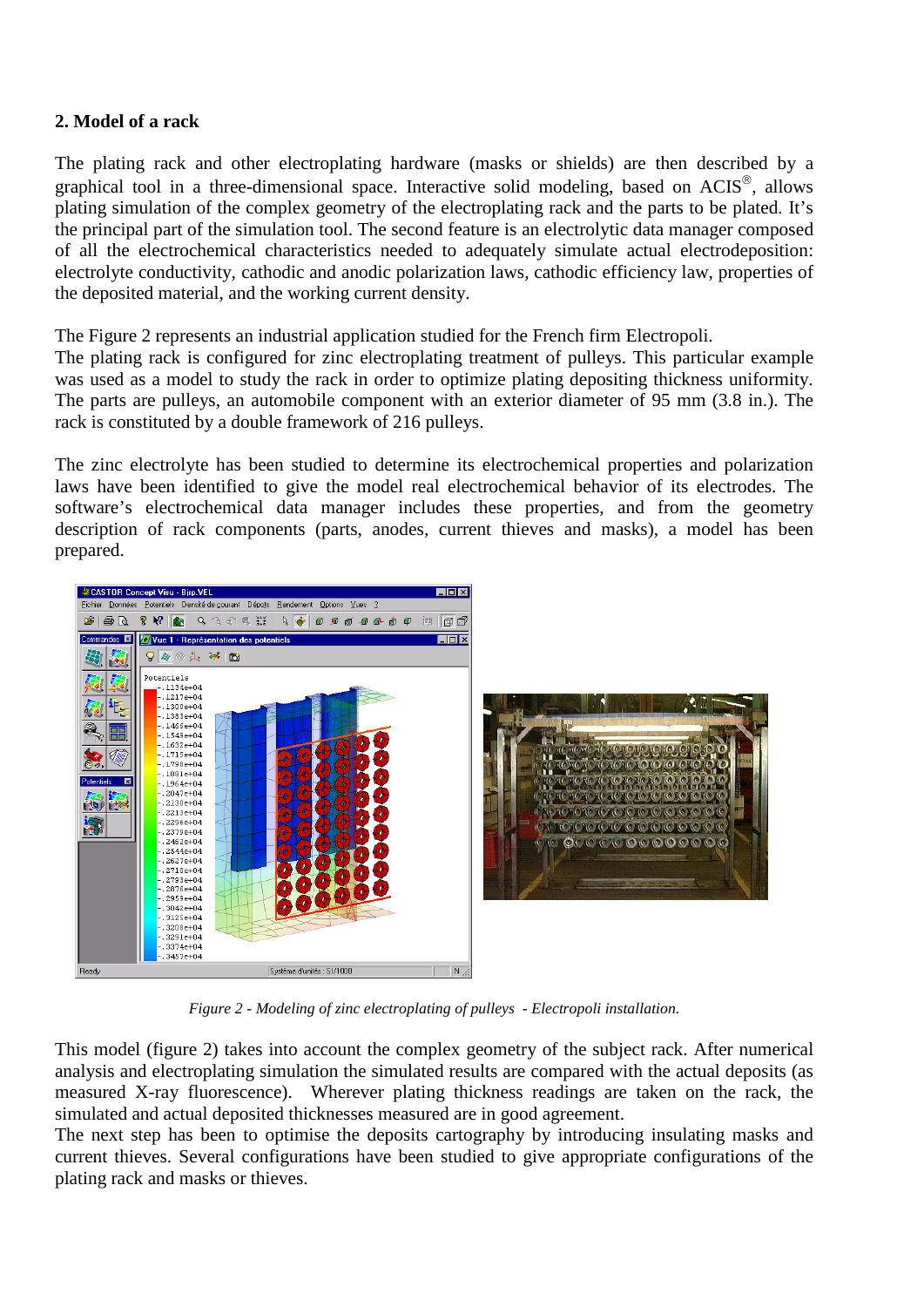# **3. Electroplating validation**

# *3.1 Chromium electroplating for treatment of valves*

A second industrial application shows good correlation between the simulation tool and the measured plating deposits. The firm manufacturing the valves required a thorough study of their hard chrome plating operation. To fully optimize the manufacturing of the valves it was necessary to optimize the plating process. The distribution of hard chromium deposits must be uniform along each valve while maintaining low minimum deposit thickness tolerances.

The electrolyte is composed of hard chromium. The model and the simulation have been made on a framework of 112 valves where just the spindles must be cover with chromium. The model takes into account the complexity of the entire system including masks to channel current lines.



*Figure 3 - Visualization of deposit thicknesses on valve spindles*

The reading of actual deposits made by TRW are in good agreement with those calculated in the simulation, illustrated by Figure 4. The values represent the deposits average on the bottom and head of the valve.

|      | <b>Measurements</b>     | Calculation             | % difference |
|------|-------------------------|-------------------------|--------------|
| Foot | $6.4 \mu m (256 \mu m)$ | $6.8 \mu m (272 \mu m)$ |              |
| Head | $4.8\mu m (192\mu in.)$ | $5.6 \mu m (224 \mu m)$ |              |

When the numerical model of the TRW rack has been validated by industrial plating thickness measurements, we have tried to optimize depositing thickness by changing locations of different rack components. A configuration was tested and satisfactorily implemented.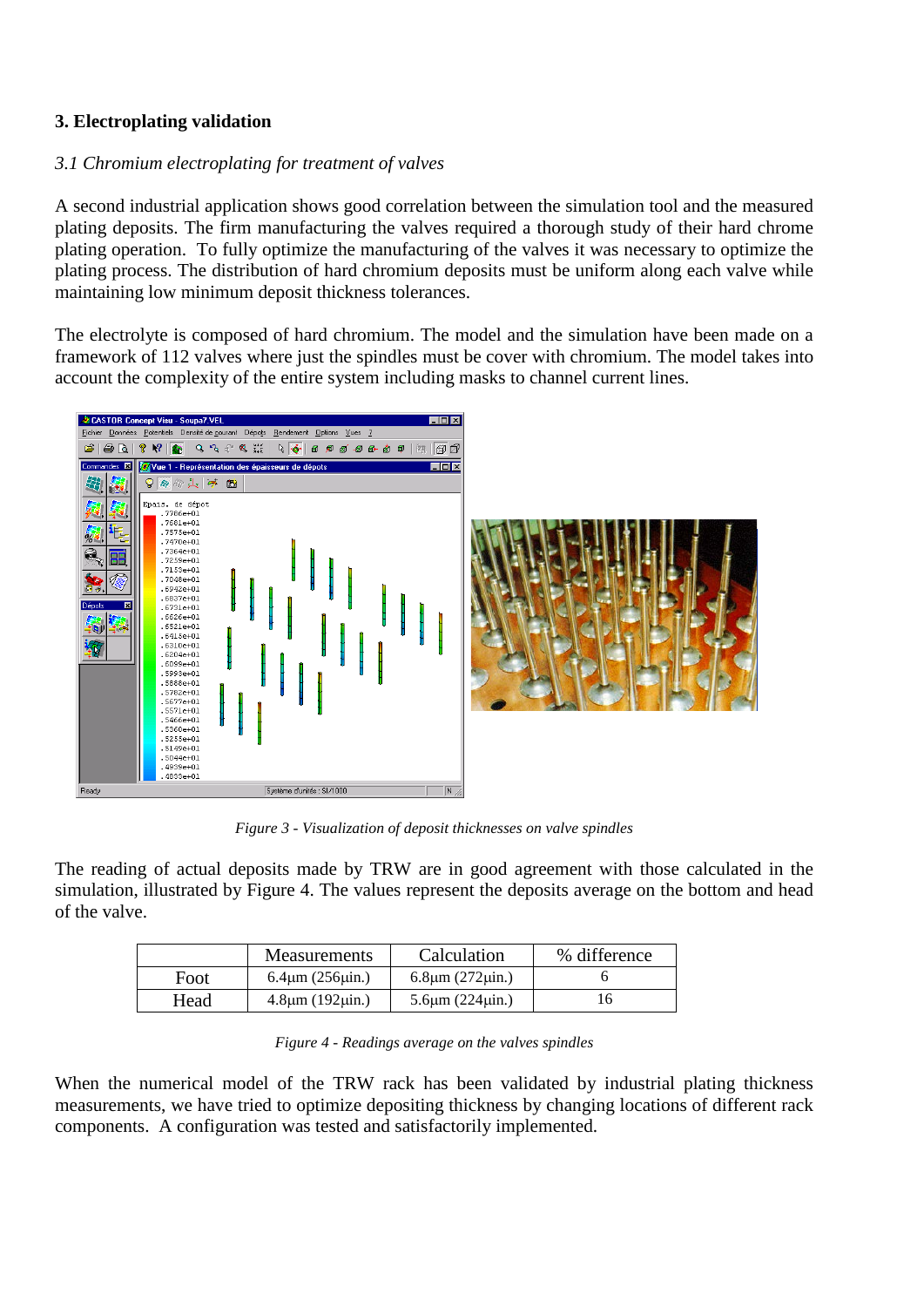#### *3.2 Zinc electroplating for plates treatment*

Another electroplating rack configuration change confirms the performance of the plating software. The firm MARQUET treats hundreds of small parts fitted together in 30 plates. These plates were modeled successfully and changes made to the plating configuration.

The manufacturer provided a rack whose configuration was described by the following parameters: location, shape and number of electrodes. In order to setup a new production line, it was important to determine by simulation a rack configuration resulting in the best possible deposit thickness uniformity. From this configuration we model several racks to optimize these parameters. We have chosen a model which gives, by simulation, the following depositing thickness visualization,



*Figure 5 -Display of optimized depositing thickness on plates.*

The colors display seems to be convenient. The deposit distribution is uniform. The workshop team makes measurements (X ray) on parts to study the deposits of six plates. Figure 5 shows the choice of the plates to compare the simulation results with those observed in the actual plating process. For each plate (ABCDEF) deposit measurements at 5 points have been compared to calculated deposits as illustrated in Figure 5.

The correlation between measured and simulated deposits is excellent. This further demonstrates the performance of plating engineering tools that simulate deposit thicknesses. We can notice in the Figure 6 there is deposit uniformity from part to part, and the industrial requirement is achieved.

This tank configuration will be used to setup a new production line. These preliminary steps taken with 3 dimensional plating simulation software have enabled choice of the optimum electrolyte and the position and dimensions of the different electrodes in the tank. Results of this zinc electroplating study have allowed the convenience of not taking into account the hundred of parts, but just the plates.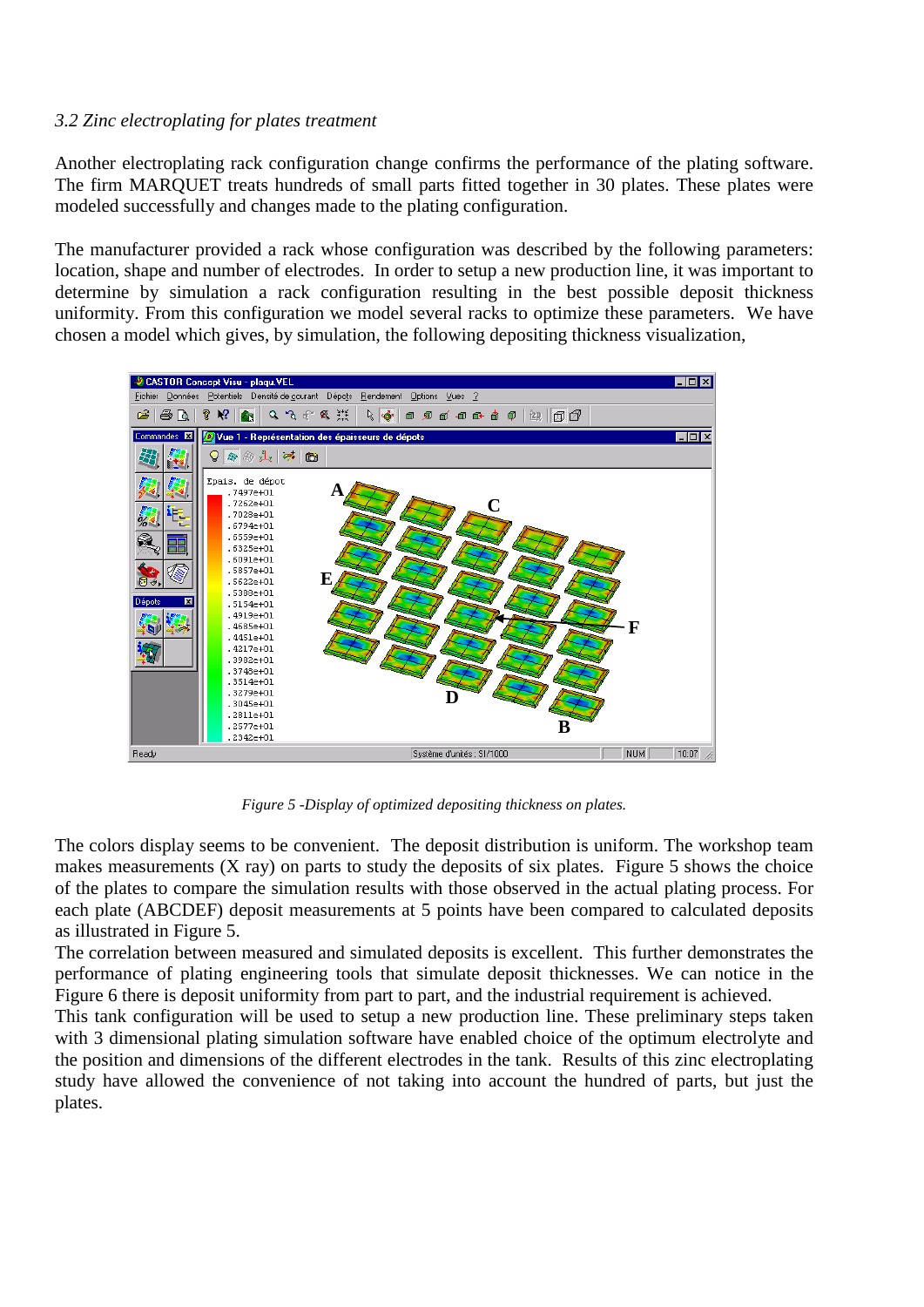

*Figure 6 - Comparison between measured and calculated deposits for 6 plates.*

# *3.3 Copper electroplating for printed circuit boards*

Electroplating process energy, plating time and raw material costs are also very important in electroplating printed wiring boards but they are seldom given much consideration. The most important plating criteria are quality and more specifically, plated uniformity of the deposited metals. 3D electroplating simulation tools can help printed wiring board manufacturers to obtain dramatically better plating results.

The recent history of electroplating complex multilayer printed circuit boards, especially newer, more difficult-to-plate board designs, has been lackluster. Density of surface features such as SMT pads, fine line circuit traces and blind via holes make plating circuit boards with uniform electrodeposits a monumental challenge. Underplating of blind via holes can easily occur while simultaneously overplating other areas of the board and it is particularly difficult to understand and control the electrode potential of isolated traces or pads. It is not unusual to plate 2.0 to 2.75 mils of copper on some part of a printed circuit board to achieve a minimum plating thickness specification of 0.6 - 0.8 mils for blind vias and 0.8 – 1.0 mils for through-holes. 1.0 mil overall is usually the specification for plated copper.

When plating printed circuit boards, the "picture-frame" effect of the non-uniform plated deposits is as pronounced as in plating many flat objects. For printed circuit boards however, the negative consequences are much greater. Complex multilayer boards are generally overplated to such a degree that subsequent printed circuit manufacturing operations are negatively affected, e.g. resist stripping, solder mask coverage and assembly.

Non-uniform plating is not the only negative issue. Productivity is also significantly affected. The above mentioned plating deposit uniformity problems are commonly found plating in current density ranges of 10-15 a.s.f. It is well known to most electroplaters however, that conventional acid copper electrolytes made for printed circuit plating are easily capable of much higher current densities, e.g. 35-50 a.s.f.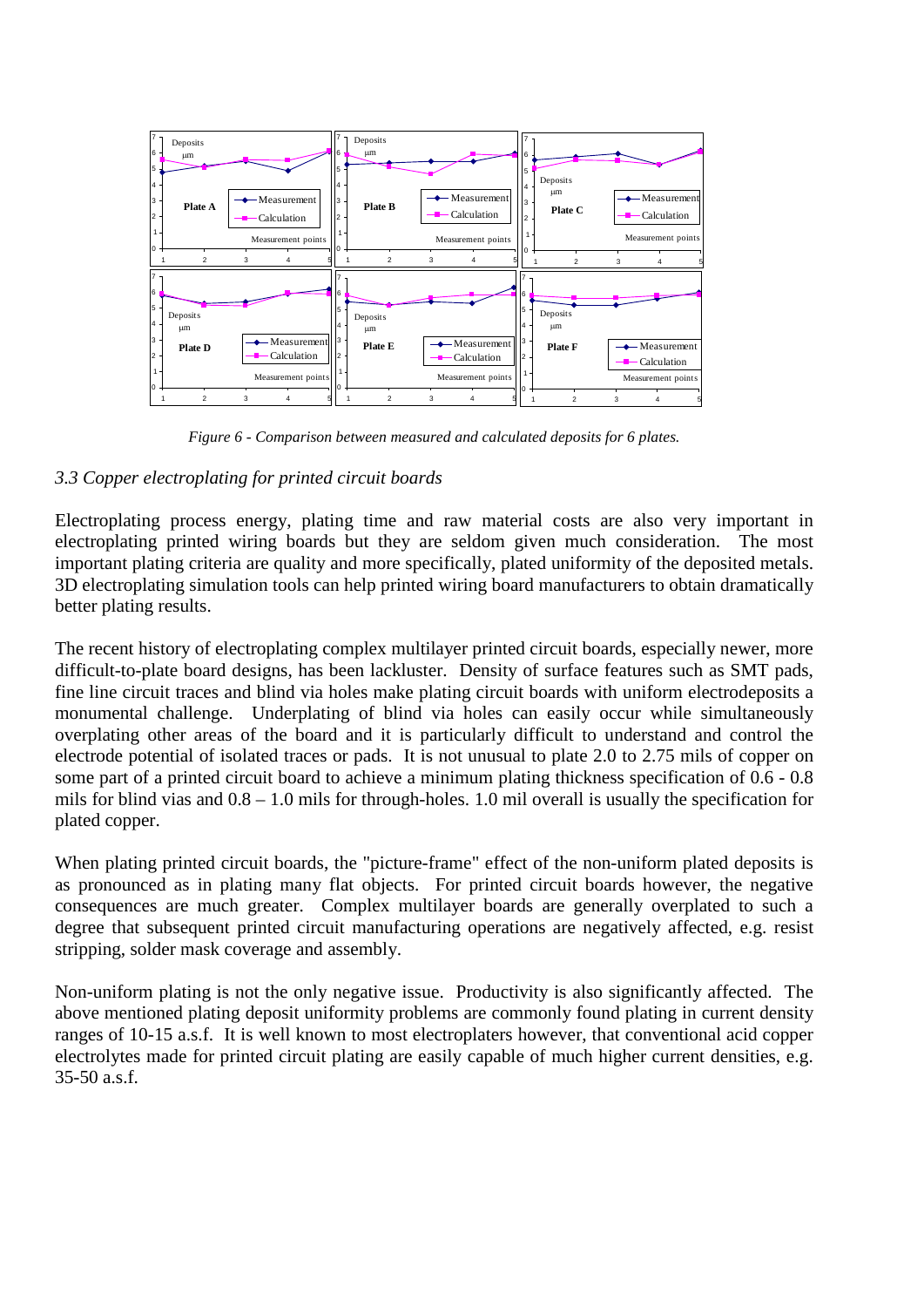

*Figure 7 – Deposition of copper simulation on circuit boards - Zoom on a circuit board*

New plating simulation software now available will run on conventional PC Windows 95/98/2000 and NT operating systems and can point the way to optimizing many common electroplating processes for printed circuit boards. The software is versatile and user-friendly. These new software tools have been specifically designed to optimize electroplating cells, plating racks and cathodes so that plating current can be focused where it's wanted and shielded from areas of a circuit board that would otherwise be overplated.

With better understanding of printed circuit board electrode potentials, as provided by circuit board design files, plating of circuit boards is expected to yield demonstrably better results. Sophisticated analyses and mathematical calculations are required to accurately simulate and determine circuit board electrode potentials, plating thickness distribution and optimum current densities. A good plating simulation tool can help an engineering team find the most reliable rack configuration based on the geometrical description of the rack, the parts to be plated and from calculation of the electrochemical properties of the process being studied.

# **Conclusions**

For a considerable time, technically advanced plating simulation software has been tested and successfully used in many electroplating applications. The results obtained by simulating the electroplating process have been in close agreement with measurements taken from production plating results. When the preliminary steps of plating cell design, cathode design and rack design are simulated numerically, the results of the simulation help to achieve optimum plating configurations. One of the principal objectives of a plating simulation tool is to design the most appropriate cell, rack and ancillary tools needed to repeatedly produce optimum plating deposit uniformity on the cathode.

# **References**

1. A.Chaudouet, D.Lange, The use of boundary integral equation method in mechanical engineering, Second international conference on Applied Numerical Modelling, Madrid, 1978.

2. F.Druesne, P.Paumelle, Simulating electrochemical plating for corrosion protection, *Corrosion Prevention and Control*, Vol.45 (1998), 118-123.

3. J.O'M. Bockris and A.K.N. Reddy, *Modern Electrochemistry*, Plemum Press, Vol 1 et 2, 1973.

4. J. Newman, *Electrochemical Systems*, 2nd edition, Prentice-Hall, Englewood Cliffs, New Jersey, 1991.